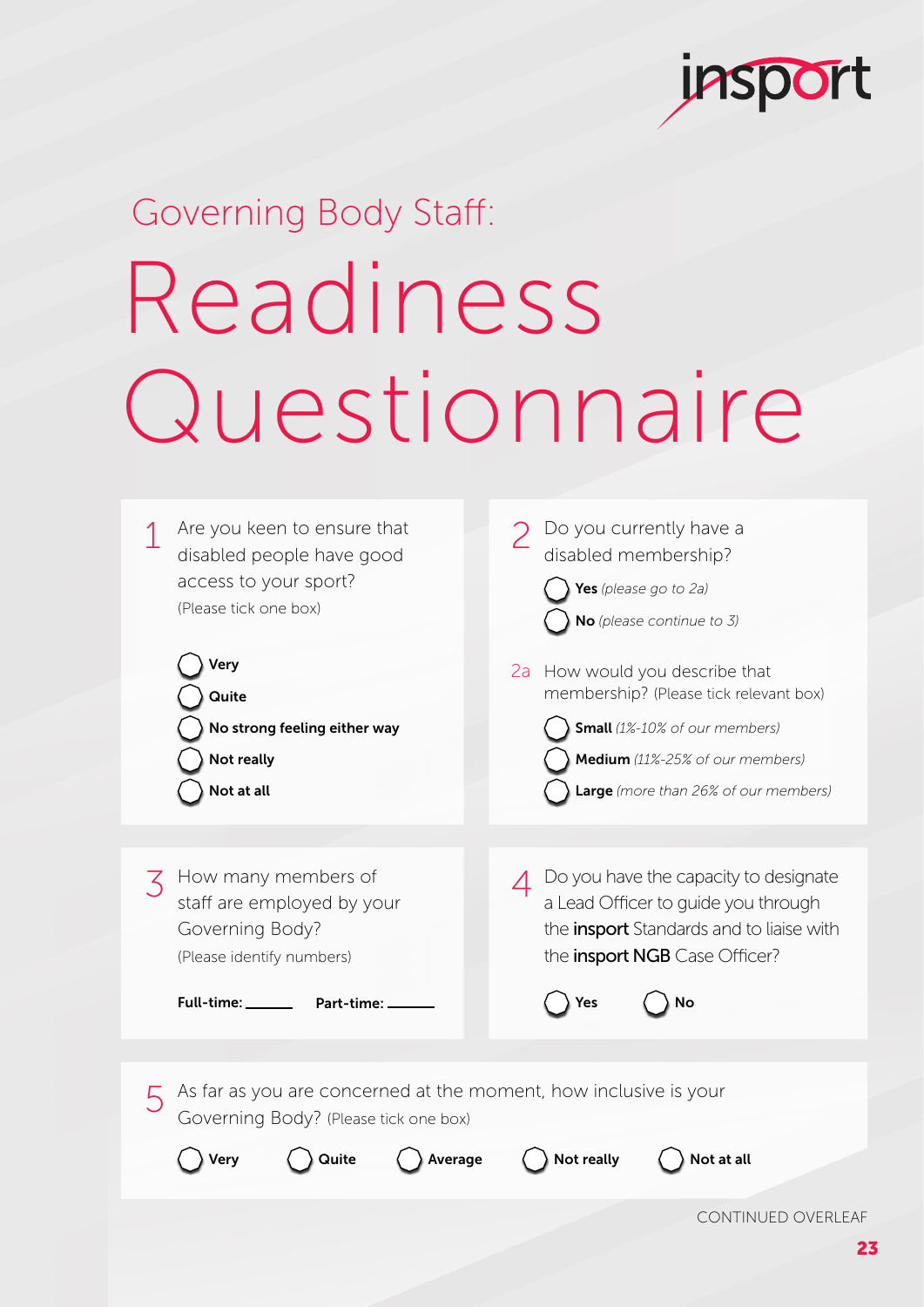## GOVERNING BODY STAFF: READINESS QUESTIONNAIRE



| ∕ | What do you currently do to promote inclusion?<br>(Please tick as many boxes as are relevant) |                                                                                                                                                  |  |
|---|-----------------------------------------------------------------------------------------------|--------------------------------------------------------------------------------------------------------------------------------------------------|--|
|   |                                                                                               | Photos used on the website and in other communications include disabled people                                                                   |  |
|   |                                                                                               | A clear statement of inclusion is given to all members and employees                                                                             |  |
|   |                                                                                               | We have a clear Welfare Policy which is inclusive of Vulnerable Adults/Adults at Risk                                                            |  |
|   |                                                                                               | Our Coach Education is inclusive and reflects disabled people's opportunities within our sport                                                   |  |
|   |                                                                                               | We ensure all our Coaches, Volunteers, Development Officers and other staff have access to<br><b>Disability Inclusion Training</b>               |  |
|   |                                                                                               | We ensure that all our Tutor Trainers have the skills and knowledge to provide examples<br>relevant to disabled people when delivering workshops |  |
|   |                                                                                               | We have a very good club infrastructure which welcomes disabled people                                                                           |  |
|   |                                                                                               | We have specific disability clubs available across Wales                                                                                         |  |
|   |                                                                                               | We have good links with Disability Sport Wales and the Local Authority Disability Sport<br><b>Wales Development Officers</b>                     |  |
|   |                                                                                               | If you talk to anyone within our organisation they will be able to tell you what<br>inclusion means to the NGB                                   |  |
|   |                                                                                               | We have allocated a budget to disability sport and the provision of our sport to<br>disabled people                                              |  |
|   |                                                                                               | We have an officer whose role it is to ensure that disabled people have good access<br>to our sport                                              |  |
|   |                                                                                               |                                                                                                                                                  |  |
|   |                                                                                               |                                                                                                                                                  |  |
|   |                                                                                               |                                                                                                                                                  |  |

CONTINUED OVERLEAF